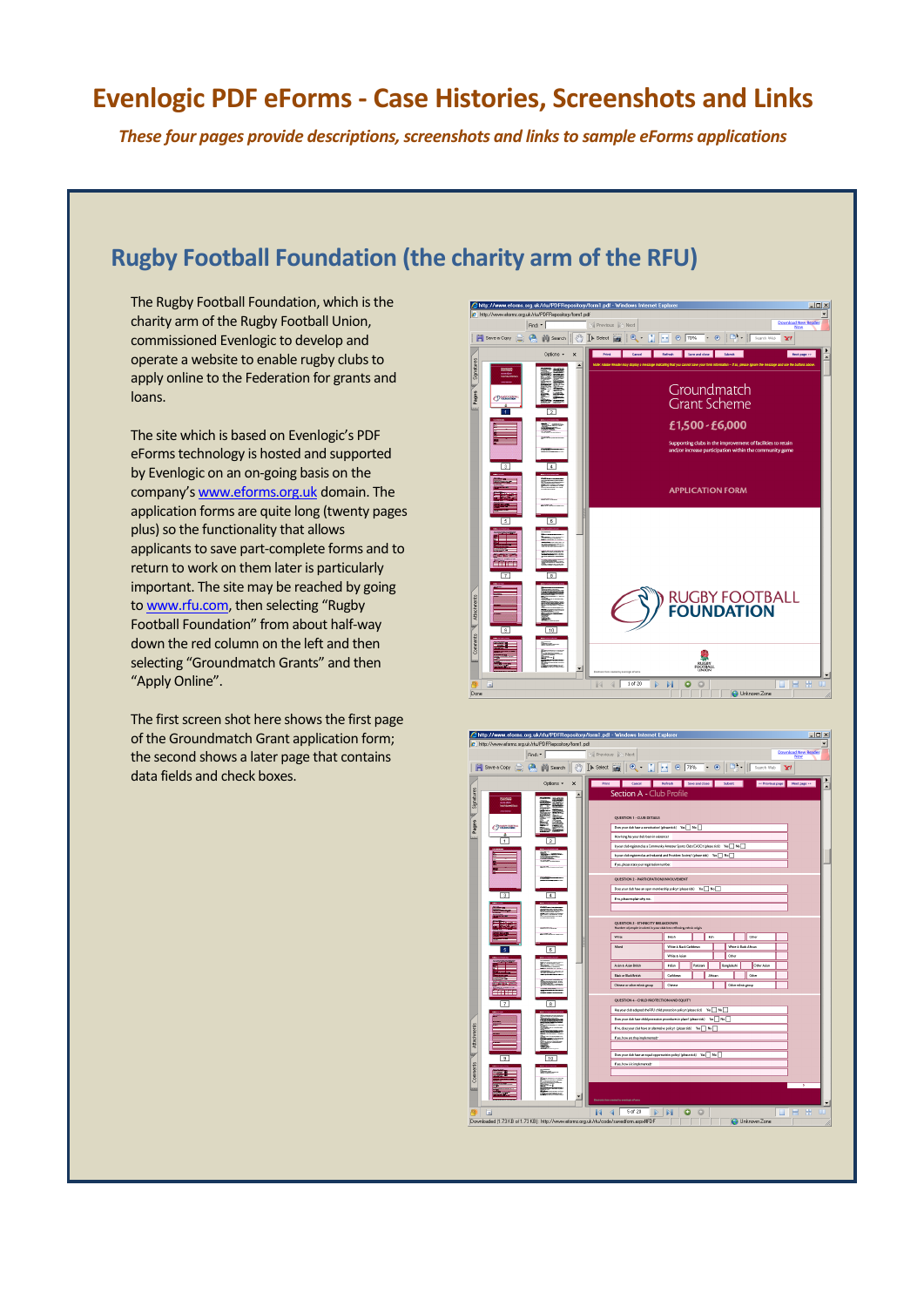### **The Institute of Legal Executives (ILEX)**

Each year, the Institute of Legal Executives (ILEX) holds a number of batches of examinations in law for its student members. Evenlogic has developed a website for ILEX that allows students to register for and pay for their examinations online.

The site which is based on Evenlogic's PDF eForms technology is hosted and supported by Evenlogic on the company's [www.eforms.org.uk](http://www.eforms.org.uk/) domain. The electronic form incorporates intelligent features and logic that help candidates fill in the form correctly. It also incorporates a secure eCommerce facility that allows online payment by credit or debit card via an interface with WorldPay. The site may be reached from [www.ilex.org.uk](http://www.ilex.org.uk/) by clicking "Register Online for Exams" (in green) towards the bottom of the page on the right and following the links.

The screen shot on the right shows the first two pages of the exam registration form for the January 2009 Examination and Professional Skills Assessment Registration Form, which went live in September 2008; the ones below show the start-up page and the "Confirm transaction details".





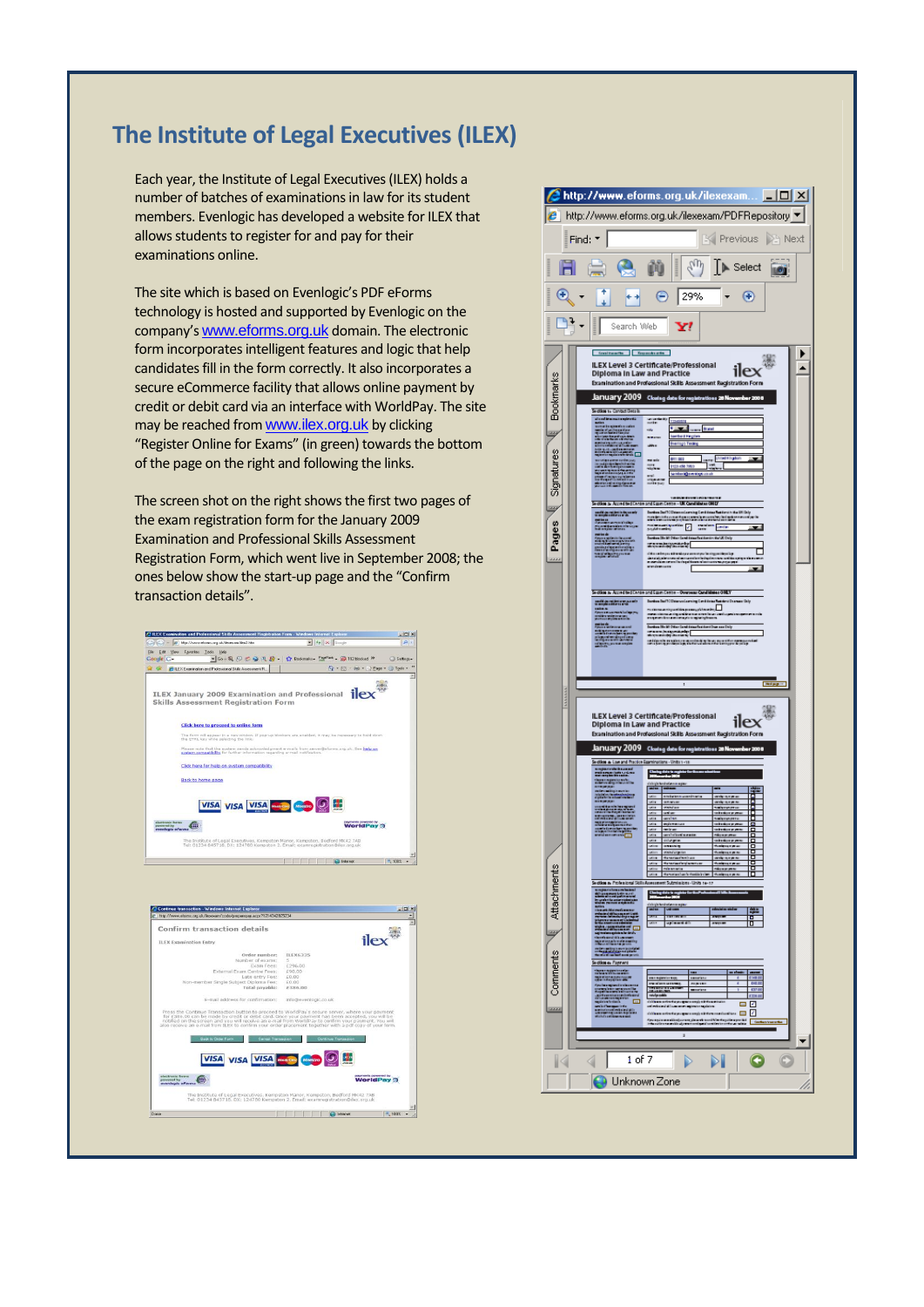#### **Winston Churchill Memorial Trust**

Every year Winston Churchill Memorial Trust offers travelling fellowships to British Citizens to participate in overseas projects. Evenlogic has developed a web site for the Trust that is made operational each year from June to mid October and which allows students to apply for fellowships online.

The site which is based on Evenlogic's PDF eForms technology is hosted and supported by Evenlogic on the company's [www.eforms.org.uk](http://www.eforms.org.uk/) domain.

The site may be reached from [www.wcmt.org.uk](http://www.wcmt.org.uk/) by clicking "Apply Online" and then "Proceed to Application Form". Opposite is the first page of the 2008 application form. The three smaller screenshots are of the registration and log in process.

| $\Box$ |
|--------|
| ۰      |
|        |
|        |
|        |
|        |
|        |
| 九 100% |
|        |



| http://www.eforms.org.uk/wcmt/PDFRepository/form1.pdf - Windows Internet Explorer                                                                                                                                                                                                              | – I⊡I ×                                        |
|------------------------------------------------------------------------------------------------------------------------------------------------------------------------------------------------------------------------------------------------------------------------------------------------|------------------------------------------------|
| http://www.eforms.org.uk/wcmt/PDFRepository/form1.pdf                                                                                                                                                                                                                                          | <b>Download New Reader</b>                     |
| Previous <b>Philadel</b><br>Find: *                                                                                                                                                                                                                                                            | Now                                            |
| ρm<br>$\leftrightarrow$ $\ominus$ 70%<br>$\left( +\right)$<br>$\bigcirc$<br>Ħ<br>101                                                                                                                                                                                                           | ۹3<br>Search Web<br>¥!                         |
|                                                                                                                                                                                                                                                                                                | ١                                              |
| Print<br>Cancel<br>Refresh<br>Save & Close                                                                                                                                                                                                                                                     | SUBMIT<br>▴                                    |
| Signatures<br><b>WINSTON</b><br><b>Belgamen Marsha</b>                                                                                                                                                                                                                                         | FOR OFFICE USE<br><b>And other from Barris</b> |
| <b>CHURCHILL</b>                                                                                                                                                                                                                                                                               |                                                |
| <b>MEMORIAL</b>                                                                                                                                                                                                                                                                                |                                                |
| <b>Layers</b><br>TRUST                                                                                                                                                                                                                                                                         |                                                |
| <b>WEB APPLICATION FORM</b>                                                                                                                                                                                                                                                                    |                                                |
| Pages<br><b>FOR INTERNET SUBMISSION ONLY</b>                                                                                                                                                                                                                                                   |                                                |
| If you require a paper copy of this form, please contact the Trust using one of the following methods:<br>Winston Chunchill Memorial Trust, 16, Queen's Gate Terrace, London SW7 SPR Telephone 020 7584 9315 Email office@word.or<br>CLOSING DATE FOR APPLICATIONS IS 5PM ON 14TH OCTOBER 2008 |                                                |
| Please indicate under which category you are applying:<br>Please select                                                                                                                                                                                                                        | 工                                              |
| Title*: Mux Sumame: Explorer<br>Other Names:                                                                                                                                                                                                                                                   |                                                |
| 1f title is professional (Prof. Dr. Rev. eb.), please indicate<br>$\Box$ Male<br>Email : info@evenlogic.co.uk<br>Gender:<br>□ Fomale                                                                                                                                                           |                                                |
| Home Address:<br>County/Region: Please select                                                                                                                                                                                                                                                  | ▾∣                                             |
| Postcode:                                                                                                                                                                                                                                                                                      |                                                |
| Tel ephone Numbers: (Please highlight preferred number by ticking check boxes to k<br>□ Home:                                                                                                                                                                                                  |                                                |
| □ Work:                                                                                                                                                                                                                                                                                        |                                                |
| $\Box$ Mobile:<br>British Nationality:<br>$\Box$ Yes $\Box$ No<br>Date of Birth:<br>Ago:                                                                                                                                                                                                       |                                                |
| Self Assessment of Ethnic Origin:                                                                                                                                                                                                                                                              |                                                |
| Have you applied for a Fellowship before? □Yes □No If yes, what year?:                                                                                                                                                                                                                         | Were you interviewed? Nes No                   |
| How did you hear about this year's Fellowships? Please select<br>v detec please specify.<br>es state the website which you linked from ar Search Engine you used).<br>(it would be helpful if you could use the 'specify' bax to add mare detail. If you select internet above, plea           |                                                |
| Present occupation:<br>Name & address                                                                                                                                                                                                                                                          |                                                |
| of employer:                                                                                                                                                                                                                                                                                   |                                                |
| List, in brief, previous employment or occupations:                                                                                                                                                                                                                                            |                                                |
|                                                                                                                                                                                                                                                                                                |                                                |
|                                                                                                                                                                                                                                                                                                |                                                |
|                                                                                                                                                                                                                                                                                                |                                                |
| Attachments                                                                                                                                                                                                                                                                                    |                                                |
| Interests outside normal work                                                                                                                                                                                                                                                                  |                                                |
|                                                                                                                                                                                                                                                                                                |                                                |
|                                                                                                                                                                                                                                                                                                |                                                |
| Comments                                                                                                                                                                                                                                                                                       |                                                |
|                                                                                                                                                                                                                                                                                                |                                                |
|                                                                                                                                                                                                                                                                                                |                                                |
|                                                                                                                                                                                                                                                                                                | $\blacktriangledown$                           |
| 1 of 2<br>o<br>М,<br>E<br>K<br>4                                                                                                                                                                                                                                                               | ж<br><b>OD</b><br>-                            |
| Done<br>Unknown Zone                                                                                                                                                                                                                                                                           |                                                |

| WCMT Continue application - Windows Internet Explorer                                                                                                                                                                                                                                       | $ \Box$ |  |  |  |  |
|---------------------------------------------------------------------------------------------------------------------------------------------------------------------------------------------------------------------------------------------------------------------------------------------|---------|--|--|--|--|
| C http://www.eforms.org.uk/wcmt/code/logon.aspx                                                                                                                                                                                                                                             |         |  |  |  |  |
| <b>Winston Churchill Memorial Trust</b>                                                                                                                                                                                                                                                     |         |  |  |  |  |
| <b>Continue application</b>                                                                                                                                                                                                                                                                 |         |  |  |  |  |
| Please enter your application id and password. You can use the links below to change your password to<br>something memorable or be reminded of your password.                                                                                                                               |         |  |  |  |  |
| When filling in the application form, please use upper and lower case (and not solely upper case) to fill in<br>your answers.                                                                                                                                                               |         |  |  |  |  |
| When you are filling in an application form, you may save the data and return to the form later by pressing<br>the Save & Close button on the form. To submit a completed application form, press the SUBMIT button. You<br>will receive a PDF copy of the completed form for your records. |         |  |  |  |  |
| The session timeout is set to 90 minutes, so when filling in a form, you will need to move to a new<br>page or press the Refresh button at least every 90 minutes (you are advised to do so more frequently),<br>otherwise the session connection and your data will be lost.               |         |  |  |  |  |
| <b>Application Id</b>                                                                                                                                                                                                                                                                       |         |  |  |  |  |
| <b>Password</b>                                                                                                                                                                                                                                                                             |         |  |  |  |  |
| Continue                                                                                                                                                                                                                                                                                    |         |  |  |  |  |
|                                                                                                                                                                                                                                                                                             |         |  |  |  |  |
|                                                                                                                                                                                                                                                                                             |         |  |  |  |  |
| <b>Back</b><br>Forgotten application id/password?<br><b>System requirements</b><br>Change password                                                                                                                                                                                          |         |  |  |  |  |
| $+2,100%$<br><b>CD</b> Internet                                                                                                                                                                                                                                                             |         |  |  |  |  |
|                                                                                                                                                                                                                                                                                             |         |  |  |  |  |